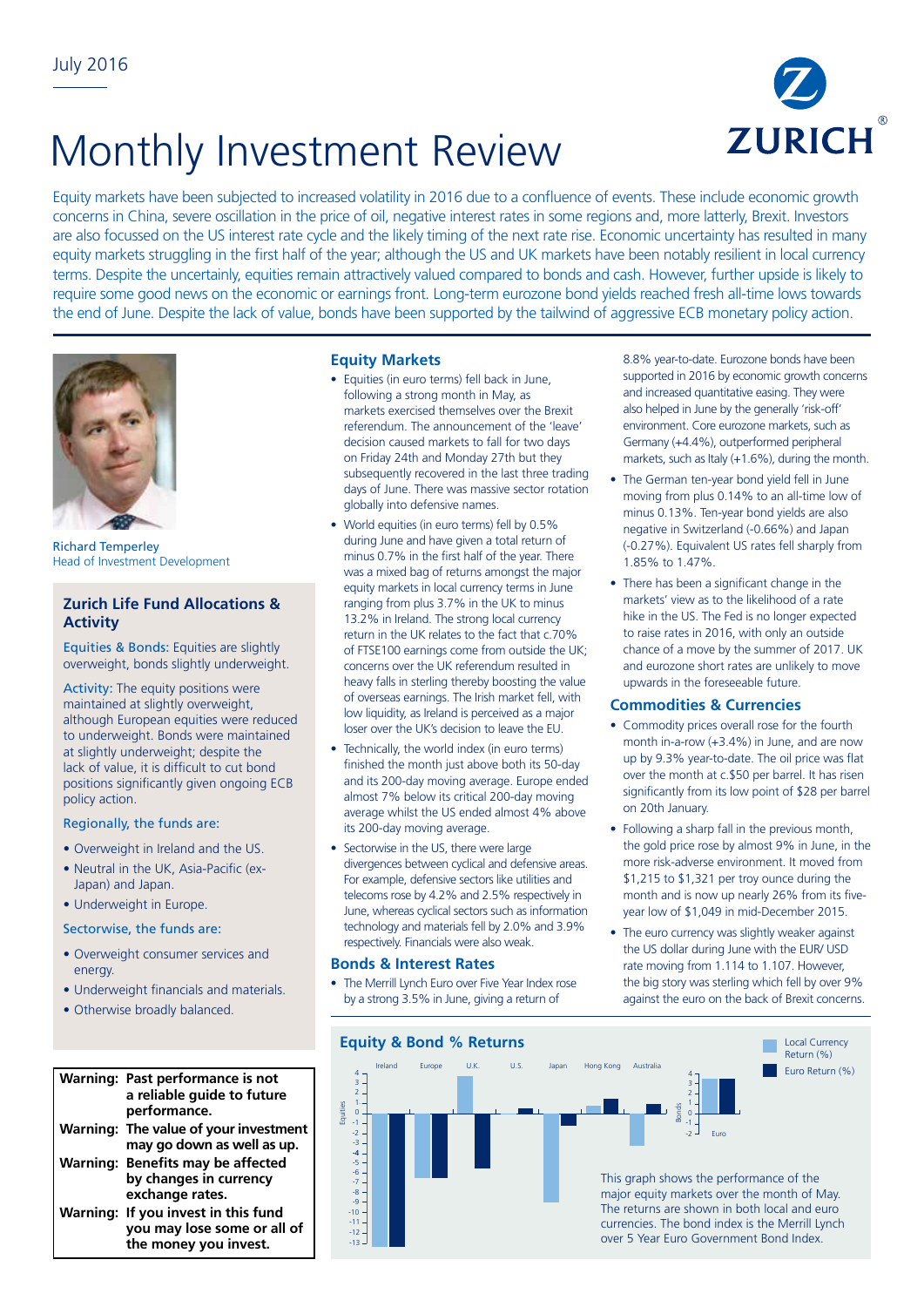## Zurich Life Annualised Performance to 1st July 2016

|                                                 | <b>Year to</b> |          |          |         | <b>Annualised</b> |                 |          |               |
|-------------------------------------------------|----------------|----------|----------|---------|-------------------|-----------------|----------|---------------|
|                                                 | <b>Date</b>    | 1 Year   | 3 Years  | 5 Years | 10 Years          | <b>15 Years</b> | 20 Years | Fund Size (€) |
| <b>Pathway Multi-Asset Funds</b>                |                |          |          |         |                   |                 |          |               |
| Pathway 2                                       | 0.5%           | 0.2%     | N/S      | N/S     | N/S               | N/S             | N/S      | 115,813,368   |
| Pathway <b>3</b>                                | 0.7%           | 0.1%     | N/S      | N/S     | N/S               | N/S             | N/S      | 346, 122, 260 |
| Pathway 4                                       | 1.2%           | $-0.3%$  | N/S      | N/S     | N/S               | N/S             | N/S      | 361,558,539   |
| Pathway $\blacksquare$                          | 1.2%           | $-2.1%$  | N/S      | N/S     | N/S               | N/S             | N/S      | 112,331,528   |
| Pathway 6                                       | $-1.8%$        | $-5.4%$  | N/S      | N/S     | N/S               | N/S             | N/S      | 13,148,618    |
|                                                 |                |          |          |         |                   |                 |          |               |
| <b>Managed Funds</b>                            |                |          |          |         |                   |                 |          |               |
| <b>Cautiously Managed</b>                       | $-0.2%$        | 0.2%     | 9.6%     | 9.4%    | N/S               | N/S             | N/S      | 344,305,534   |
| <b>FinEx Sector Average</b>                     | 0.8%           | $-0.1%$  | 4.7%     | 4.7%    | 2.7%              | 3.0%            | 4.3%     |               |
| <b>Balanced</b>                                 | $-1.7%$        | $-0.8%$  | 10.9%    | 10.3%   | 5.6%              | 5.3%            | 7.6%     | 1,558,609,501 |
| <b>FinEx Sector Average</b>                     | $-1.1%$        | $-2.8%$  | 8.3%     | 8.0%    | 3.2%              | 2.9%            | 5.9%     |               |
| Performance                                     | $-3.2%$        | $-2.4%$  | 11.0%    | 10.4%   | 5.2%              | 5.1%            | 7.3%     | 1,221,839,600 |
| Dynamic                                         | $-3.8%$        | $-3.3%$  | 11.3%    | 10.6%   | 5.3%              | 5.0%            | 7.3%     | 1,457,416,415 |
| <b>FinEx Sector Average</b>                     | $-1.2%$        | $-3.2%$  | 8.2%     | 7.9%    | 3.4%              | 3.0%            | 5.7%     |               |
| <b>Protected Funds</b>                          |                |          |          |         |                   |                 |          |               |
| Protected 70                                    | $-4.7%$        | $-6.6%$  | 6.4%     | 5.6%    | N/S               | N/S             | N/S      | 12,610,074    |
| Protected 80                                    | $-3.6%$        | $-5.5%$  | 4.3%     | 3.5%    | N/S               | N/S             | N/S      | 33,615,249    |
| Protected 90                                    | $-2.3%$        | $-4.0%$  | 1.1%     | 0.5%    | N/S               | N/S             | N/S      | 13,693,380    |
| <b>Cash Fund</b>                                |                |          |          |         |                   |                 |          |               |
| Secure                                          | 0.0%           | 0.0%     | 0.0%     | 0.1%    | 1.1%              | 1.6%            | 2.6%     | 407,768,520   |
| Cash Fund                                       | $-0.4%$        | $-0.7%$  | $-0.5%$  | $-0.4%$ | 0.7%              | N/S             | N/S      | 278,536,582   |
| FinEx Sector Average                            | 0.0%           | 0.1%     | 0.2%     | 0.2%    | 1.2%              | 1.5%            | 2.2%     |               |
|                                                 |                |          |          |         |                   |                 |          |               |
| <b>Bond Funds</b>                               |                |          |          |         |                   |                 |          |               |
| Global Corporate Bond (JP Morgan)*              | 5.1%           | 6.0%     | 4.7%     | N/S     | N/S               | N/S             | N/S      | 4,919,412,312 |
| Global Government Bond (JP Morgan)*             | 6.1%           | 8.5%     | 5.0%     | N/S     | N/S               | N/S             | N/S      | 676,275,274   |
| Indexed Eurozone Government Bond (BlackRock)    | 5.4%           | 9.1%     | 7.1%     | 6.9%    | N/S               | N/S             | N/S      | 7,932,426     |
| <b>Active Fixed Income</b>                      | 8.2%           | 12.7%    | 10.4%    | 9.9%    | 7.1%              | 6.9%            | 8.1%     | 194,492,334   |
| Inflation-Linked Bond                           | 3.1%           | 3.7%     | 2.4%     | 1.7%    | N/S               | N/S             | N/S      | 5,357,288     |
| Long Bond                                       | 12.4%          | 18.2%    | 14.4%    | 12.8%   | 8.1%              | N/S             | N/S      | 68,031,152    |
| Global Real Return (PIMCO)*                     | 7.4%           | 5.7%     | 3.7%     | N/S     | N/S               | N/S             | N/S      | 2,500,000,000 |
| Emerging Local Currency Debt (Pictet)*          | 10.9%          | 2.8%     | 0.7%     | N/S     | N/S               | N/S             | N/S      | 4,968,604,255 |
| <b>FinEx Sector Average</b>                     | 5.7%           | 7.3%     | 6.6%     | 6.6%    | 4.6%              | 4.9%            | 6.1%     |               |
| <b>Absolute Return/Diversified Assets Funds</b> |                |          |          |         |                   |                 |          |               |
| Global Targeted Returns Fund (Invesco)*         | 1.1%           | 1.7%     | N/S      | N/S     | N/S               | N/S             | N/S      | 3,860,000,000 |
| Income Opportunity (JP Morgan)*                 | 3.6%           | $-0.6%$  | 0.2%     | N/S     | N/S               | N/S             | N/S      | 4,388,852,447 |
| Dynamic Diversified Growth (BlackRock)          | $-2.0%$        | $-3.6%$  | 2.0%     | N/S     | N/S               | N/S             | N/S      | 18,076,544    |
| <b>Diversified Assets</b>                       | 4.2%           | $-0.9%$  | 6.3%     | 6.2%    | N/S               | N/S             | N/S      | 13,838,283    |
| <b>Active Asset Allocation</b>                  | 0.6%           | $-0.8%$  | 8.0%     | 7.4%    | N/S               | N/S             | N/S      | 179,825,732   |
|                                                 |                |          |          |         |                   |                 |          |               |
| <b>Commodity Funds</b>                          |                |          |          |         |                   |                 |          |               |
| Gold                                            | 21.6%          | 12.3%    | 7.6%     | 2.0%    | N/S               | N/S             | N/S      | 49,450,838    |
| Earth Resources                                 | 3.6%           | $-16.6%$ | $-5.7%$  | $-6.0%$ | N/S               | N/S             | N/S      | 6,013,546     |
| <b>Energy and Metals</b>                        | 11.4%          | $-14.9%$ | $-8.4%$  | $-5.2%$ | $-7.3%$           | N/S             | N/S      | 14,510,403    |
| CommoditiesPLUS Strategy (PIMCO)*               | 16.2%          | $-12.5%$ | $-11.2%$ | N/S     | N/S               | N/S             | N/S      | 413,000,000   |
| <b>Green Resources</b>                          | $-14.2%$       | $-20.6%$ | 0.2%     | $-3.8%$ | N/S               | N/S             | N/S      | 3,752,447     |
| <b>Equity Funds (Global)</b>                    |                |          |          |         |                   |                 |          |               |
| 5 Star 5                                        | $-7.3%$        | $-7.4%$  | 9.0%     | 10.2%   | 4.2%              | 5.4%            | N/S      | 194,223,951   |
| International Equity                            | $-2.1%$        | $-2.4%$  | 12.3%    | 11.7%   | 6.2%              | 4.7%            | N/S      | 733,983,813   |
| Global Select (Threadneedle)                    | $-1.7%$        | $-3.0%$  | 12.7%    | 11.5%   | 6.3%              | 4.3%            | N/S      | 6,624,248     |
| Global Equity (MFS Meridian)*                   | 2.0%           | $-2.7%$  | N/S      | N/S     | N/S               | N/S             | N/S      | 4,914,739,741 |
| Indexed Global Equity (BlackRock)               | $-1.5%$        | $-4.2%$  | 12.0%    | 11.7%   | N/S               | N/S             | N/S      | 94,003,477    |
| FinEx Sector Average                            | $-2.3%$        | $-5.2%$  | 9.2%     | 9.5%    | 4.3%              | 2.5%            | 5.8%     |               |
|                                                 |                |          |          |         |                   |                 |          |               |

#### **Source: Financial Express as at 01/07/2016**

The Financial Express sector averages shown are the average of all funds in each of the Financial Express sectors in the individual pensions category.

**Annual management charges (AMC) apply. The fund returns shown are net of the AMC deducted by Zurich Life in our unit prices. The fund returns are based on an investment in the funds and do not represent the returns achieved by individual policies linked to the funds. These fund returns may be before the full AMC is applied to a policy. The actual returns on policies linked to the specified fund will be lower because of the effects of charges and in some cases a higher management charge.**

\* External fund size: Where external funds have been on the Zurich platform for less than two years, we have used the fund size of the underlying external fund. N/S = Not Started.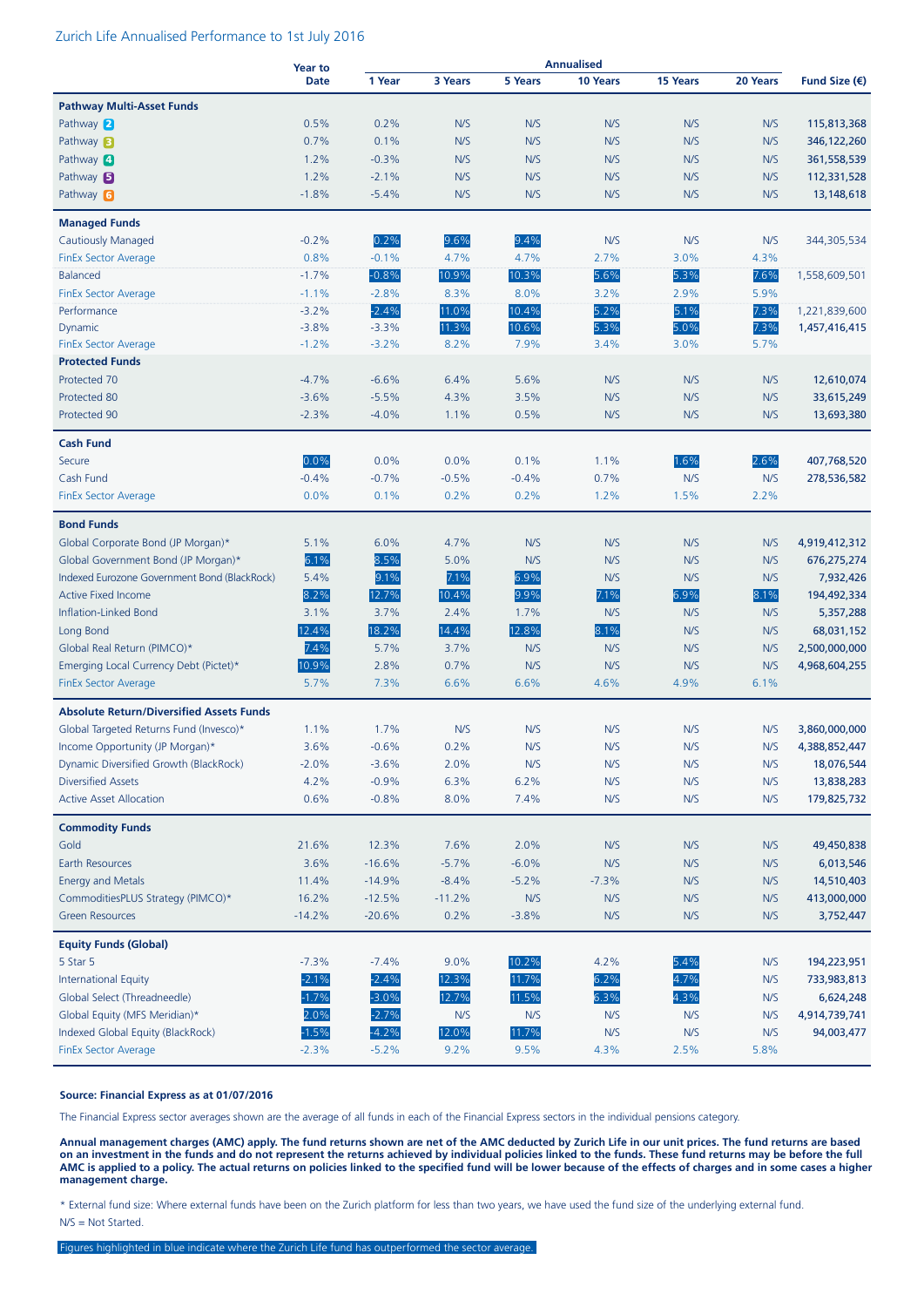|                                               | <b>Year to</b><br><b>Date</b> | <b>Annualised</b> |         |                |          |          |          |                        |
|-----------------------------------------------|-------------------------------|-------------------|---------|----------------|----------|----------|----------|------------------------|
|                                               |                               | 1 Year            | 3 Years | <b>5 Years</b> | 10 Years | 15 Years | 20 Years | Fund Size $(\epsilon)$ |
| <b>Equity Funds (European)</b>                |                               |                   |         |                |          |          |          |                        |
| Euro Markets Fund (BlackRock)*                | $-5.7%$                       | $-9.1%$           | N/S     | N/S            | N/S      | N/S      | N/S      | 3,687,390,000          |
|                                               | $-7.6%$                       | $-7.4%$           | 11.4%   | 11.2%          | 4.9%     | N/S      | N/S      | 97,049,793             |
| 5 Star 5 Europe                               | $-3.0%$                       | $-5.5%$           | 10.4%   | 11.8%          | 7.5%     | 6.1%     | N/S      |                        |
| European Select (Threadneedle)                |                               |                   |         |                |          |          |          | 13,192,991             |
| Small Cap Europe (Pictet)*                    | $-9.6%$                       | $-8.6%$           | N/S     | N/S            | N/S      | N/S      | N/S      | 258,314,466            |
| <b>FinEx Sector Average</b>                   | $-9.7%$                       | $-11.7%$          | 7.9%    | 7.3%           | 3.7%     | 3.2%     | 7.5%     |                        |
| <b>Equity Funds (Eurozone)</b>                |                               |                   |         |                |          |          |          |                        |
| <b>Eurozone Equity</b>                        | $-8.9%$                       | $-10.3%$          | 8.5%    | 6.5%           | 5.0%     | N/S      | N/S      | 64,574,845             |
| Europe ex-UK Index (BlackRock)                | $-8.4%$                       | $-10.5%$          | 8.0%    | 6.1%           | 3.2%     | N/S      | N/S      | 2,857,495              |
| Indexed Eurozone Equity (BlackRock)           | $-6.6%$                       | $-12.5%$          | 7.3%    | 4.4%           | N/S      | N/S      | N/S      | 2,272,584              |
| <b>FinEx Sector Average</b>                   | $-9.1%$                       | $-11.6%$          | 6.7%    | 5.5%           | 1.6%     | 1.7%     | 5.7%     |                        |
| <b>Equity Funds (Irish)</b>                   |                               |                   |         |                |          |          |          |                        |
|                                               | $-14.6%$                      | $-1.4%$           | 15.3%   | 17.4%          | 0.9%     | N/S      | N/S      |                        |
| <b>Irish Equity</b>                           |                               |                   |         |                |          |          |          | 15,783,731             |
| FinEx Sector Average                          | $-15.4%$                      | $-7.3%$           | 12.9%   | 14.3%          | $-0.9%$  | 1.4%     | 5.9%     |                        |
| <b>Equity Funds (American)</b>                |                               |                   |         |                |          |          |          |                        |
| 5 Star 5 Americas                             | $-4.5%$                       | $-2.0%$           | 14.9%   | 14.2%          | 7.8%     | N/S      | N/S      | 55,241,559             |
| American Select (Threadneedle)                | $-0.7%$                       | $-2.7%$           | 15.0%   | 15.0%          | 8.7%     | 3.8%     | N/S      | 11,557,360             |
| <b>FinEx Sector Average</b>                   | $-0.5%$                       | $-1.0%$           | 14.2%   | 15.1%          | 7.5%     | 3.1%     | 6.4%     |                        |
| <b>Equity Fund (UK)</b>                       |                               |                   |         |                |          |          |          |                        |
| UK Growth (M&G)*                              | $-14.9%$                      | $-23.0%$          | N/S     | N/S            | N/S      | N/S      | N/S      | 660,070,000            |
| UK Index (BlackRock)                          | $-6.0%$                       | $-12.5%$          | 5.5%    | 6.7%           | 2.6%     | N/S      | N/S      | 2,002,383              |
| <b>FinEx Sector Average</b>                   | $-10.3%$                      | $-16.4%$          | 4.1%    | 6.0%           | 2.5%     | 1.7%     | 4.7%     |                        |
|                                               |                               |                   |         |                |          |          |          |                        |
| <b>Equity Funds (Far East Asia)</b>           |                               |                   |         |                |          |          |          |                        |
| 5 Star 5 Asia Pacific                         | 1.2%                          | $-3.8%$           | 7.1%    | 5.6%           | 4.2%     | N/S      | N/S      | 64,925,277             |
| Asia Pacific Equity                           | 1.0%                          | $-7.2%$           | 5.8%    | 5.1%           | N/S      | N/S      | N/S      | 6,310,052              |
| <b>FinEx Sector Average</b>                   | $-1.9%$                       | $-12.3%$          | 3.9%    | 3.3%           | 4.6%     | 5.0%     | 4.7%     |                        |
|                                               |                               |                   |         |                |          |          |          |                        |
| <b>Equity Funds (Japan)</b>                   |                               |                   |         |                | 0.9%     |          |          |                        |
| Japan Index (BlackRock)                       | $-7.6%$                       | $-9.6%$           | 7.2%    | 9.2%           |          | N/S      | N/S      | 3,733,024              |
| <b>FinEx Sector Average</b>                   | $-6.2%$                       | $-9.1%$           | 6.8%    | 9.0%           | 0.3%     | $-0.2%$  | 0.5%     |                        |
| <b>Equity Funds (High Yield)</b>              |                               |                   |         |                |          |          |          |                        |
| Dividend Growth                               | $-1.0%$                       | $-5.6%$           | 11.1%   | 12.2%          | 5.0%     | N/S      | N/S      | 194,949,494            |
| Global Dividend (M&G)*                        | 4.4%                          | $-8.5%$           | N/S     | N/S            | N/S      | N/S      | N/S      | 5,564,260,000          |
| <b>FinEx Sector Average</b>                   | $-2.3%$                       | $-5.2%$           | 9.2%    | 9.5%           | 4.3%     | 2.5%     | 5.8%     |                        |
|                                               |                               |                   |         |                |          |          |          |                        |
| <b>Equity Funds (Emerging Market)</b>         |                               |                   |         |                |          |          |          |                        |
| <b>India Equity</b>                           | $-0.4%$                       | $-8.2%$           | 11.0%   | 2.9%           | N/S      | N/S      | N/S      | 11,909,260             |
| Emerging Markets Opportunities (JP Morgan)*   | 4.3%                          | $-15.2%$          | N/S     | N/S            | N/S      | N/S      | N/S      | 1,773,930,412          |
| <b>FinEx Sector Average</b>                   | 1.6%                          | $-13.5%$          | 3.3%    | $-0.3%$        | 5.0%     | 4.1%     | N/S      |                        |
| <b>Equity Funds (Specialist)</b>              |                               |                   |         |                |          |          |          |                        |
| Top Tech 100                                  | $-5.6%$                       | 1.4%              | 21.7%   | 20.4%          | 12.6%    | N/S      | N/S      | 29,614,761             |
| <b>FinEx Sector Average</b>                   | 0.8%                          | $-6.6%$           | 5.7%    | 2.4%           | 1.8%     | 0.2%     | 3.2%     |                        |
|                                               |                               |                   |         |                |          |          |          |                        |
| <b>Property Funds</b>                         |                               |                   |         |                |          |          |          |                        |
| Fund of REITs                                 | $-9.5%$                       | $-0.6%$           | N/S     | N/S            | N/S      | N/S      | N/S      | 14,400,367             |
| European (Ex-UK) Property                     | 4.6%                          | 14.4%             | 15.9%   | 9.1%           | N/S      | N/S      | N/S      | 40,146,315             |
| Global Property Equities (Henderson Horizon)* | 7.2%                          | 13.0%             | 12.5%   | N/S            | N/S      | N/S      | N/S      | 467,026,616            |
| <b>Australasia Property</b>                   | 11.0%                         | 4.4%              | 9.9%    | 10.0%          | N/S      | N/S      | N/S      | 28,489,674             |
| <b>FinEx Sector Average</b>                   | 1.3%                          | 5.4%              | 9.7%    | 5.7%           | $-1.9%$  | 2.4%     | 7.0%     |                        |
| <b>Funds Closed to New Business</b>           |                               |                   |         |                |          |          |          |                        |
| <b>Eurozone Property</b>                      | 3.1%                          | 13.7%             | 15.2%   | 8.4%           | 3.3%     | N/S      | N/S      | 22,403,317             |
| Global Emerging Markets Equity (Aberdeen)*    | 12.5%                         | $-4.9%$           | 3.8%    | N/S            | N/S      | N/S      | N/S      | 5,726,720,774          |
|                                               |                               |                   |         |                |          |          |          |                        |

**Warning: Past performance is not a reliable guide to future performance. Warning: The value of your investment may go down as well as up. Warning: Benefits may be affected by changes in currency exchange rates. Warning: If you invest in this fund you may lose some or all of the money you invest.**